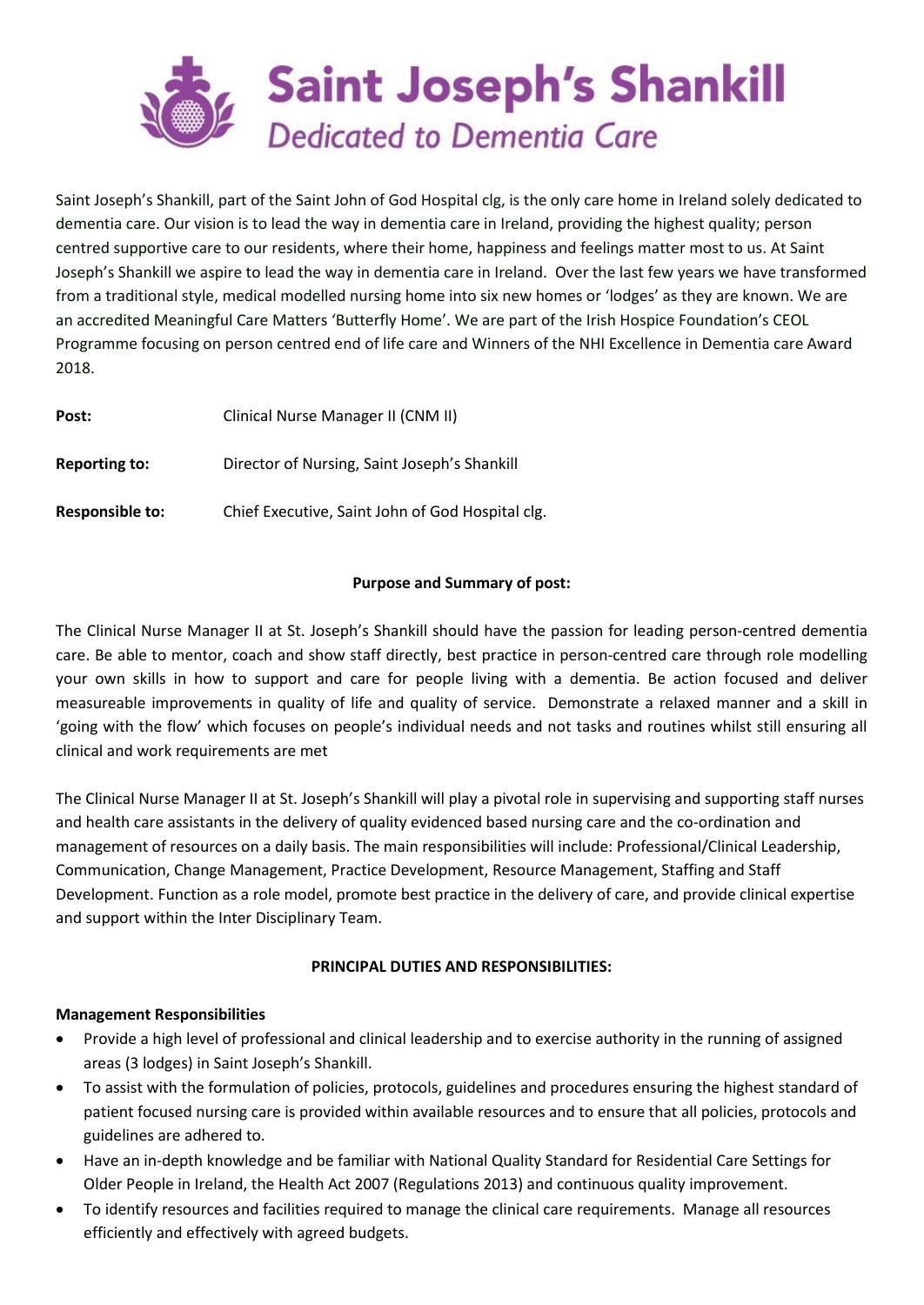- To ensure adequate levels of stocks/supplies are maintained for clinical care needs
- To ensure that all registered staff nurses are aware of their legal responsibilities as regards the prescription, administration and management of medications.
- Direct and advise nursing personnel; staff nurses and healthcare assistants, in ensuring that all nursing practice is carried out in accordance with the Nursing and Midwifery Board of Ireland, Health Act 2007 (Regulations 2013), Saint John of God Hospitaller Services Group Policies, Saint John of God Hospital clg and Saint Joseph's Policies and Procedures and best evidence based practice. .
- Facilitate co-ordination, co-operation and liaison across multidisciplinary team and programmes and promote community liaison.
- Be responsible for allocating staff, providing support and supervision to all staff and volunteers on all aspects of nursing care required.
- To plan and co-ordinate duty rotas and annual leave managing attendance, absenteeism in accordance with human resources policy.
- Provide staff leadership and motivation which is conducive to good working relations and work performance.
- To liaise closely with household, administrative, maintenance and catering staff with regard to residents' needs.
- To liaise with nursing colleagues and arrange/ participate at meetings as required.
- Ensure compliance with legal requirements, policies and procedures affecting residents, staff and other service matters.
- Participate, develop and monitor performance improvement plans including key performance indicators.
- To ensure quality of care by regular audits and ongoing monitoring and guiding clinical staff.
- Lead on practice development and audits within the clinical area and implement change.
- To cover for Department of Nursing as required.
- To deputise for the Director of Nursing / Person in Charge in their absence and be competent to undertake the responsibilities for that office.

# **Clinical Responsibilities**

- Assist with planning and arranging admissions to the lodges and person centred care planning
- Provide safe, comprehensive nursing care to residents' within the guidelines laid out by An Bord Altranais agus Cnáimhseachais na hÉireann (Nursing and Midwifery Board of Ireland – NMBI).
- To promote a person centred approach to dementia care, utilising specialist knowledge relating to the care of the resident.
- Ensure the health and wellbeing of each resident is promoted and they are given appropriate support to meet any identified healthcare needs.
- Ensure each resident is offered a choice of appropriate recreational and stimulating activities to meet their needs and preferences.
- To act as an effective role model and resource/advisor to colleagues in the delivery of nursing care and to take an active part in the delivery of care.
- Manage patient care to ensure the highest professional standards using evidence based, care planning approach, evaluate and manage the implementation of best practice policy and procedure.
- Develop, implement and review Enriched Care Plans to ensure they reflect person centered dementia care.
- To provide advice and support to residents and those close to them on psychological, social and spiritual issues when necessary.
- To support family and relatives through times of change and stress in their lives liaising with and referring to other professionals/specialists/ support groups as appropriate.
- Provide a welcoming relaxed and homely atmosphere for the resident and those close to them.
- Provide/promote educational support for residents and their families.
- To plan, liaise, and prepare resident's transfer to home or hospital if applicable.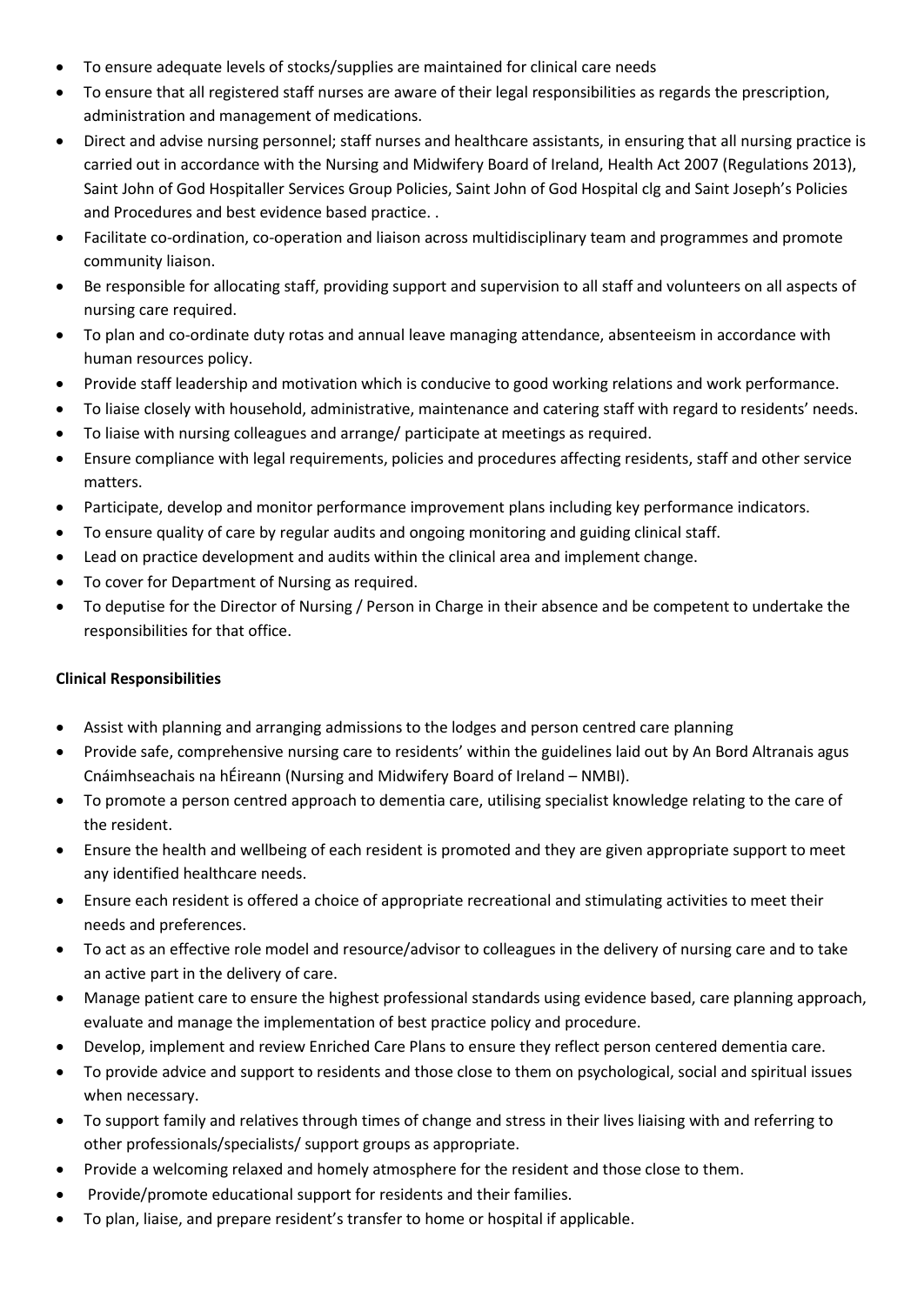- To ensure patient confidentiality is respected and maintained at all times.
- Be competent to deal with any allegation, suspected or confirmed abuse of any resident in accordance with the Safeguarding Vulnerable Adults Policy
- Investigate complaints pertaining to nursing areas, document and take appropriate action in accordance with policy.
- Operate within the scope of practice seek advice from management team with any cases or issues that prove to be beyond the scope of professional competence in line with principles of best practice and clinical governance.
- Ensure that all clinical nursing records and documentation maintained to comply with legal requirements, facilitate the best recording standards and are kept up to date at all times.

# **Education and Training**

- To provide instruction and guidance in the form of orientation and ongoing informal and formal teaching sessions to care assistants and staff nurses.
- Participate in the identification, development and delivery of education, training and practice development programs for nursing and non-nursing staff.
- To act as a resource to other members of the team, to other health care professionals and to students from external agencies.
- To co-ordinate and facilitate learning objectives for nurses undertaking diploma/degree courses when on clinical placement in the particular specialty.
- To be prepared to participate in relevant and appropriate research as agreed by Director of Nursing.
- Be competent in the use of and participate in the development and implementation and management of new Information Technology.
- Assist in the development and implementation of new ICT projects.
- Lead and implement change with particular reference to regulations of Health Act 2007 (Regulations 2013).
- Be responsible for implementation of a training programme for Healthcare Assistants as required and identify any relevant courses or seminars relevant to the further education of staff.
- To be responsible for personal professional development and to promote and encourage professional development of staff.

# **General:**

- To adhere to Saint John of God Hospital clg and Saint Joseph's policies at all times.
- Be aware and supportive of the philosophy and ethos of the Saint John of God Hospitaller Services Group.
- To ensure confidentiality in all matters of information obtained during the course of employment.
- Be familiar with and adhere to the current code of ethics for nurses in Ireland.
- The extent and speed of change in the delivery of health care is such that adaptability is essential in this position. The incumbent will be required to maintain and enhance their professional knowledge, skills and attitudes necessary to respond to a changing situation.
- Saint Joseph's Shankill has a strong commitment to volunteering. Your role will involve engaging with and supporting our volunteer team.
- Information governance arrangements ensure secure record-keeping and file-management systems are in place to deliver a person-centred, safe and effective service.
- Understand and uphold the GDPR and Data Protection Policies and Procedures of Saint John of God Hospital CLG and liaise with the Data Protection Officer as required.
- To promote and assist in the implementation of Assisted Decision making act 2015 to improve process and safeguard residents.
- To perform such other duties appropriate to the post as may be assigned from time to time by the Director of Nursing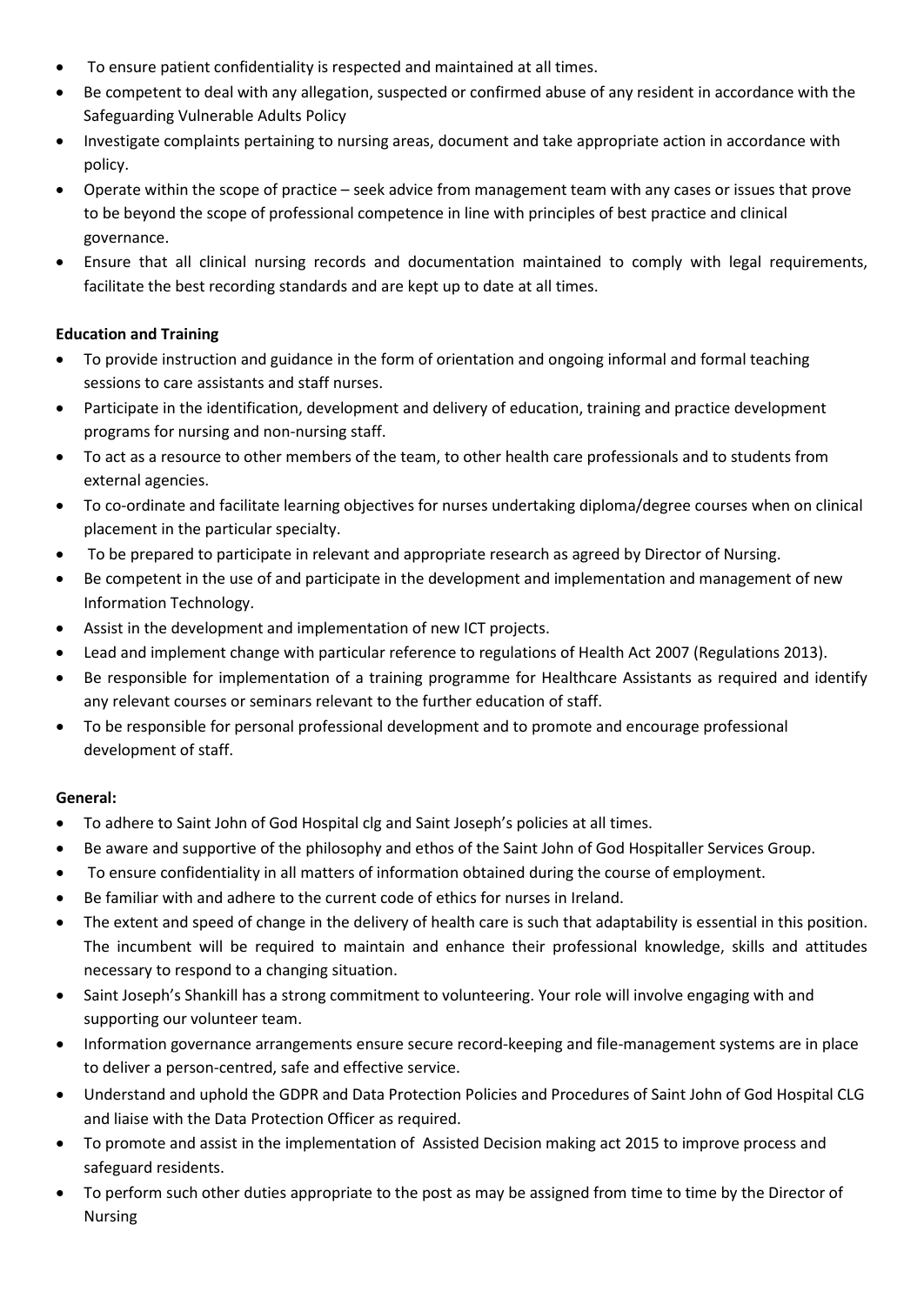## **Health & Safety**

- Assist in the development, implementation and review of the department's Health and Safety statement, as appropriate.
- Document appropriately and report any near misses, hazards, incidents and accidents and bring them to the attention of the relevant person(s).
- Be aware of risk management issues, identify risks and take appropriate action.
- Comply with department procedures with regard to assessment, recommendation all assistive devices.
- To ensure that the working environment is as safe and healthy as possible for residents, staff, volunteers and visitors.
- Lead and assist with Safeguarding and ensure the development and implementation of safeguarding strategies and procedures are actively in place.
- To be the lead for Infection Prevention & Control ensuring that Saint Joseph's has adequate strategies and systems in place to ensure compliance.

The Job Description is not intended to be a comprehensive list of all duties involved and consequently, the post holder may be required to perform other duties as appropriate to the post which may be assigned to him/her from time to time and to contribute to the development of the post, while in office.

As the service needs of Saint John of God Hospital CLG and Saint Joseph's Shankill evolve and develop over time, there may be an impact on this role and therefore the job description may be reviewed according to the needs of the organisation.

This job description is a guide to the general range of duties assigned to the post holder. It is not intended to be definitive or restrictive and is subject to periodic review with the employee.

### **PERSON SPECIFICATION**

### **Clinical Nurse Manager** II **(CNM**II**)**

| <b>Qualifications</b> - Essential | Evidence of current registration on the General/Psychiatric division of<br>the register maintained by the Nursing and Midwifery Board of Ireland<br>(NMBI)                                                                                                                                                                                                                                                                                                               |
|-----------------------------------|--------------------------------------------------------------------------------------------------------------------------------------------------------------------------------------------------------------------------------------------------------------------------------------------------------------------------------------------------------------------------------------------------------------------------------------------------------------------------|
| <b>Qualifications - Desirable</b> | Course in First Line Management<br>Post registration qualification in Dementia/Gerontology                                                                                                                                                                                                                                                                                                                                                                               |
| <b>Experience</b><br>- Essential  | 3 years nursing experience in a senior nursing role in Ireland                                                                                                                                                                                                                                                                                                                                                                                                           |
| <b>Personal competencies</b>      | High capacity for responsibility<br>Team player.<br>٠<br>Ability to lead the change process, from problem recognition to<br>change implementation and evaluation.<br>Ability to co-ordinate and motivate self and others in service<br>delivery.<br>Ability to form effective interpersonal relationships which are<br>٠<br>sensitive to the diversity of personnel with whom you work.<br>Ability to provide attendees with both group and individualised<br>٠<br>care. |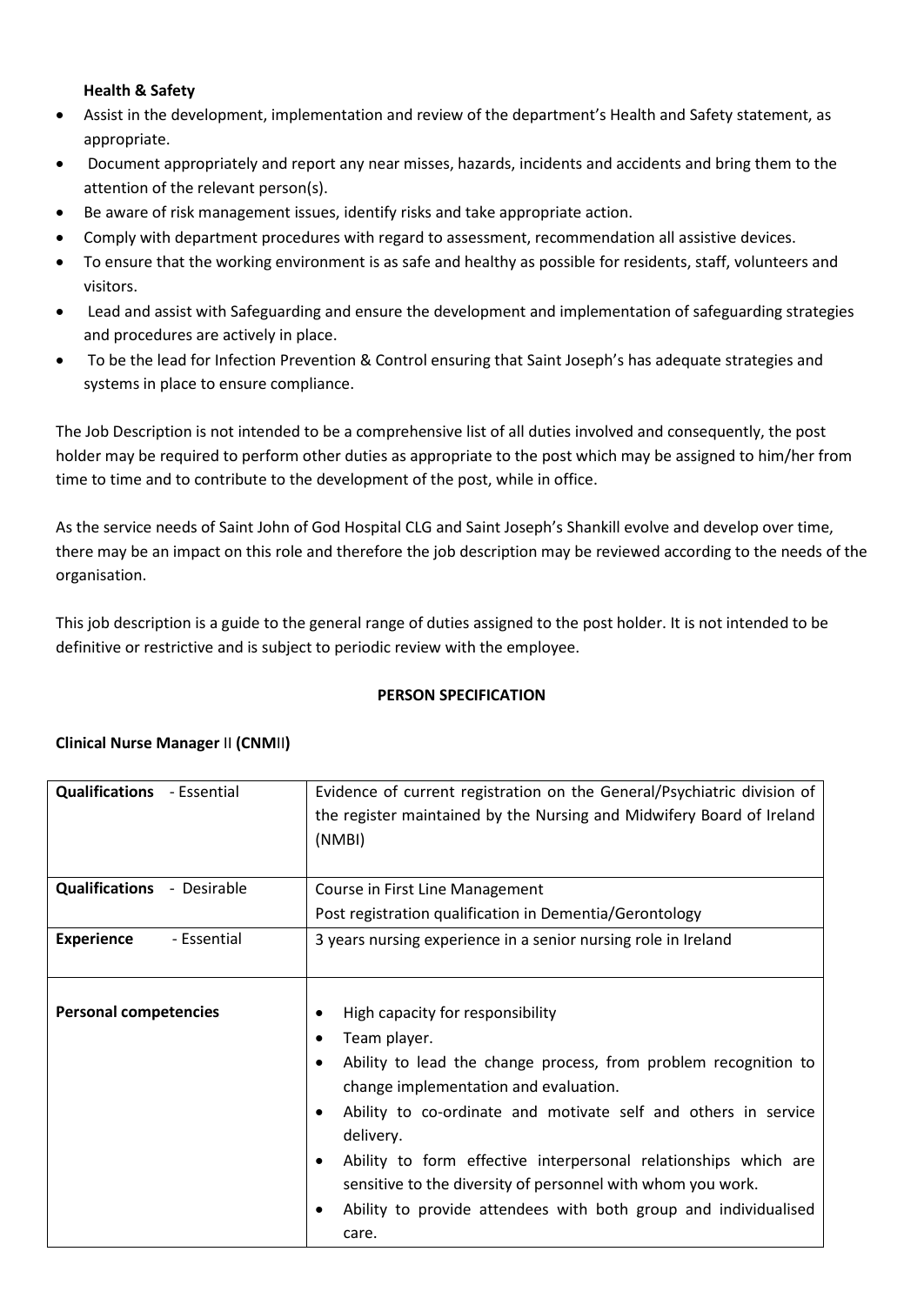|                  | Ability to represent and negotiate on behalf of the team.<br>$\bullet$        |
|------------------|-------------------------------------------------------------------------------|
|                  | Well organised with effective time management skills.<br>٠                    |
|                  | Demonstrates initiative.<br>٠                                                 |
|                  | All posts in Saint Joseph's Shankill require a high level of flexibility<br>٠ |
|                  | to ensure the delivery of an effective and efficient service.                 |
|                  | Therefore, the post holder will be required to demonstrate                    |
|                  | flexibility as and when required.                                             |
|                  | Good computer skills.<br>٠                                                    |
| <b>Health</b>    | A candidate for and any person holding this office must undergo               |
|                  | medical examination and be free from any defect or disease which              |
|                  | would render him/her unsuitable to hold the office and be in a state of       |
|                  | health as would indicate a reasonable prospect of ability to attend           |
|                  | regular and efficient service.                                                |
| <b>Character</b> | A candidate or any person holding this office must be of good character.      |
|                  | Garda clearance is a mandatory requirement.                                   |

## **CONDITIONS OF EMPLOYMENT**

| <b>Post Title</b>      |                                                                                                |
|------------------------|------------------------------------------------------------------------------------------------|
|                        | <b>Clinical Nurse Manager II (CNMII)</b>                                                       |
| Salary Scale           | As per Consolidated Pay Scales                                                                 |
| Nature of Appointment  | Full Time / Permanent                                                                          |
| <b>Working Week</b>    | Appointment is made to the Nursing Department and the working week                             |
|                        | will be 39 hours dependent on the service or duties to which you are                           |
|                        | assigned.                                                                                      |
| Holidays:              | Saint Joseph's holiday year runs from 1 <sup>st</sup> January to 31 <sup>st</sup> December and |
|                        | the annual leave will vary depending on experience. Public holidays will                       |
|                        | be granted in accordance with the provisions of the Organization of                            |
|                        | Working Time Act, 1977.                                                                        |
| General                | Saint Joseph's will not be liable for any expenses incurred by candidates                      |
|                        | in connection with interview etc., or in relation to employment in this                        |
|                        | position.                                                                                      |
| Confidentiality        | ger will have access to information concerning the medical or personal                         |
|                        | affairs of staff and/or patients/clients or other Centre/Service business.                     |
|                        | Such records and information are strictly confidential and unless acting on                    |
|                        | the instruction of an authorized person, on no account must information                        |
|                        | concerning staff or patients/clients or other Centre/Service business be                       |
|                        | divulged or discussed except in the performance of normal duty. In                             |
|                        | addition, records may never be left in such a manner that unauthorized                         |
|                        | persons can obtain access to them and must be kept in safe custody when                        |
|                        | no longer required.                                                                            |
| <b>Ethical Clause:</b> | You are required to respect and operate within the tradition, character                        |
|                        | and ethics which govern the work of the Saint John of God Hospital                             |
|                        | clg/Saint/ Joseph's Shankill and Hospitaller Ministries.                                       |
| Health & Safety        | It shall be the duty of every employee, while at work, to take reasonable                      |
|                        | care for his/her own safety, health and welfare and to report to his/her                       |
|                        | immediate supervisor, without unreasonable delay, any defects in                               |
|                        | equipment or system of work which might endanger safety, health or                             |
|                        | welfare, of which he/she becomes aware.                                                        |